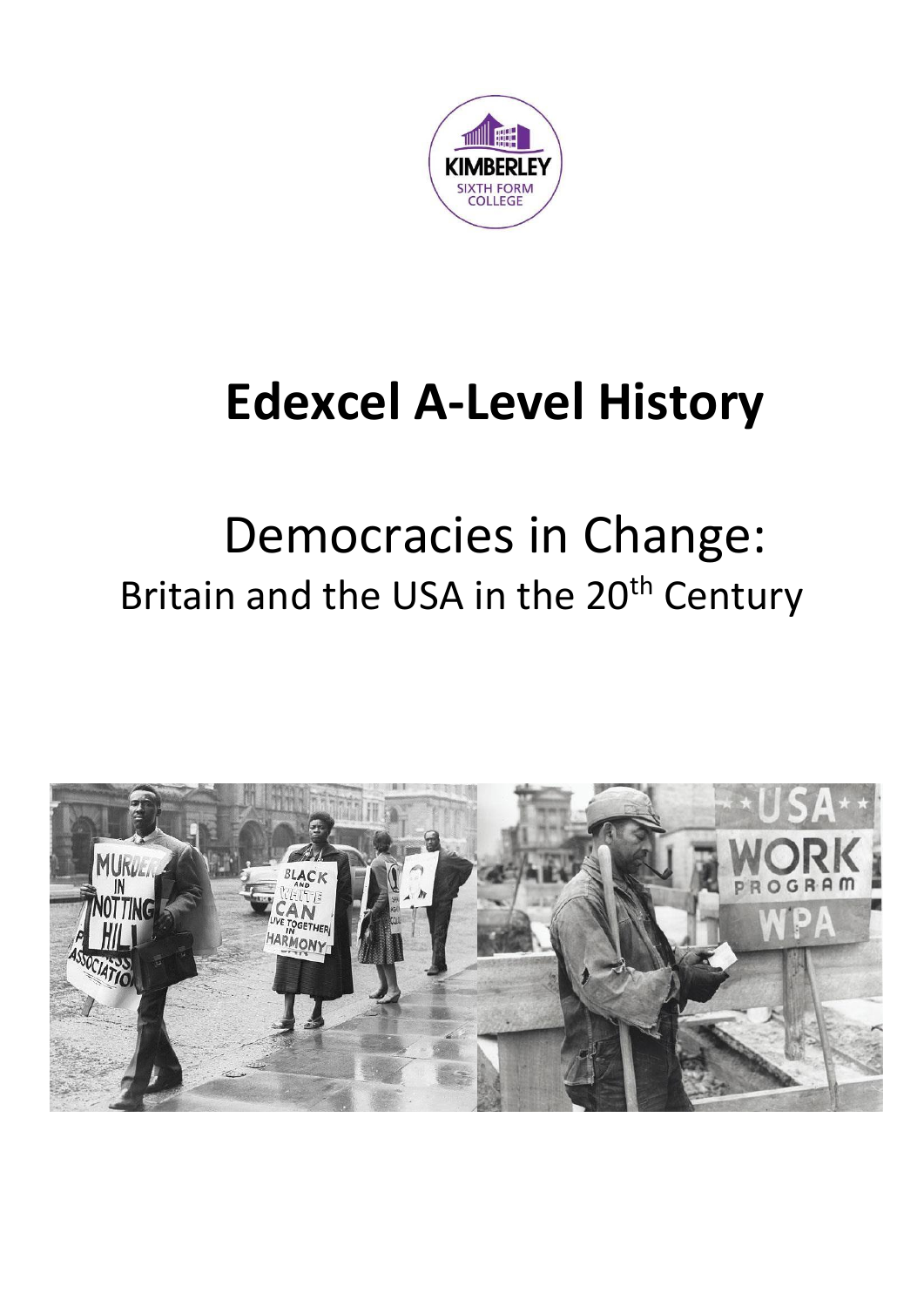# Year 11 History Bridge to A-Level

At Kimberley College we will study Edexcel History – Route H – at A-Level History. In Year 12 we will cover two units: Unit 1 Britain Transformed 1918-1997 and Unit 2 The USA 1920-1955 Boom, Bust and Recovery. These activities are designed to give you some background knowledge ready for the History A Level.

#### **Course Details**

In the twentieth century, democracies came under increasing challenge and faced internal and external threats. By studying Britain and the United States, you can develop an understanding of those challenges as well as identifying the similarities and differences in how these two nations responded.

**Unit 1: Britain Transformed 1918-97:** This comprises a study in breadth, in which students will learn about the extent to which Britain was transformed politically, socially, economically, and culturally in the years 1918–79. This incorporates responses to the challenges of war, fluctuations in the economy, technological advances, and the desire for greater social equality. The unit also contains a depth study of historical interpretations which focuses on the impact of Margaret Thatcher's governments on Britain between 1979 and 1997.

**Unit 2: The USA c.1920-55 - Boom, Bust and Recovery:** This unit focuses on the economic and social change in the USA; from the post-war boom of the 1920s, through depression, recovery and war, to the transformation of many aspects of US society in the years immediately after 1945. Students will gain an indepth understanding of economic change and its long-term effects, the growing demands by black Americans for social equality, and the cultural changes driven by individuals and by technology.

### **Activities**

#### **1. Timelines**

- a) Create a timeline for Britain between 1918-1997 what do you think were the most important events and why?
- b) Create a second timeline for America between 1920-55 again what do you think were the most important events and why?
- c) Are there any areas of comparison between the countries and time periods? How would you categorise these similarities (e.g. social, economic)?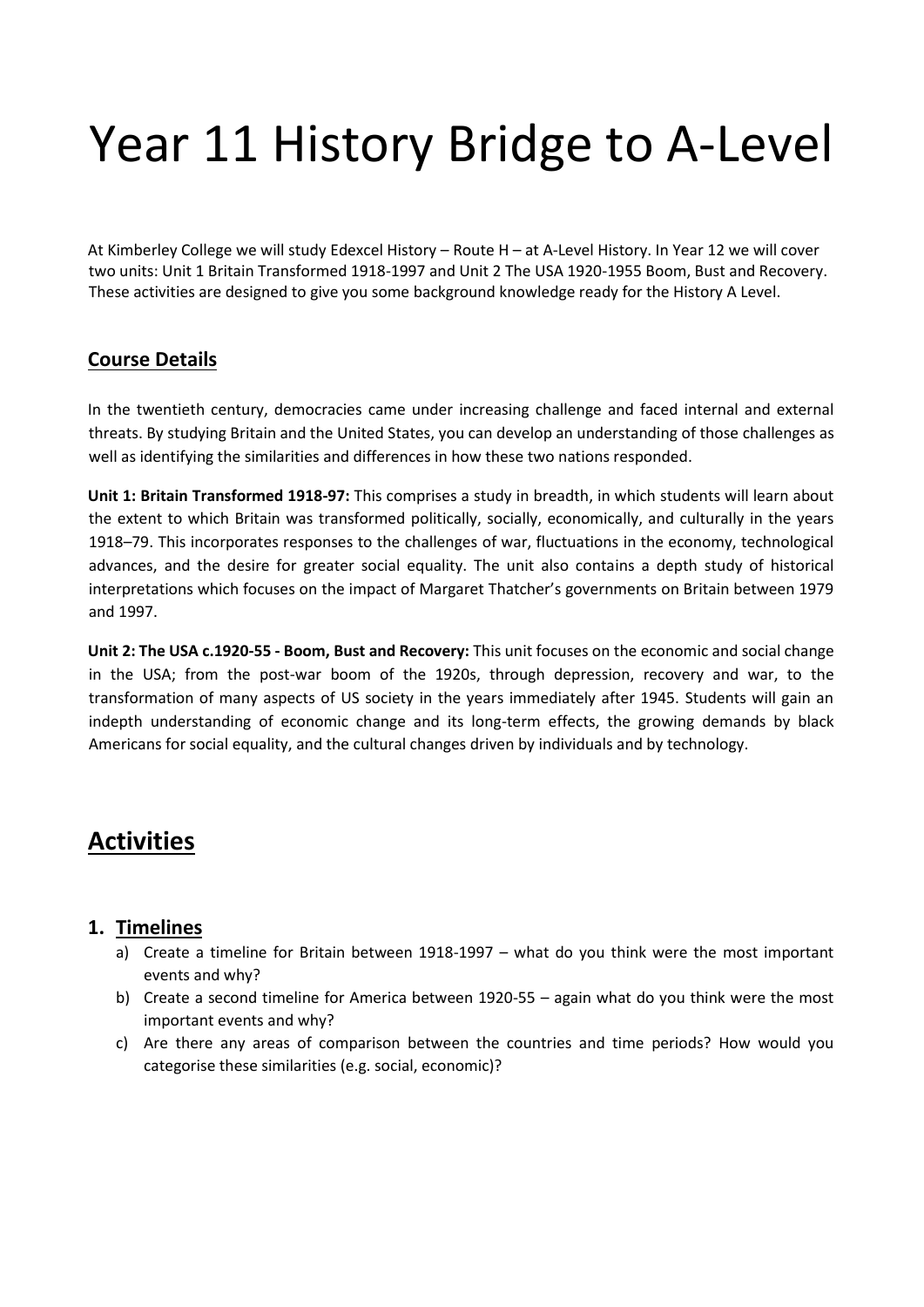

#### 2. **What was the impact of WWI on Britain?**

Read the chapter from Arthur Marwick and make notes/mindmap of the reading, focusing on the political, economic and social impact of war. **Aim to record the views of three historians, other than Marwick.** 

#### **3. Research: Britain's Prime Ministers 1918-1997**

Create a timeline of British Prime Ministers from David Lloyd George to John Major. For each individual consider these questions:

- Which party did they lead?
- What significant events happened during their Premiership?
- What significant policies did they introduce?
- Why did they leave office?





#### 4. **What is your opinion on Margaret Thatcher?**

Watch the documentary (Margaret Thatcher [https://www.youtube.com/watch?v=P2oVbwT9E64\)](https://www.youtube.com/watch?v=P2oVbwT9E64) and in paragraphs, answer the question: *Is it justified to say that Thatcher is the greatest British Prime Minister?*  **O** Include specific evidence to support your judgement.

#### 5. **Research: US Presidents 1920-1955**

Create a timeline of American Presidents from Woodrow Wilson to Dwight Eisenhower. For each individual consider these questions:

- Which party did they lead?
- What significant events happened during their Premiership?
- What significant policies did they introduce?
- Why did they leave office?